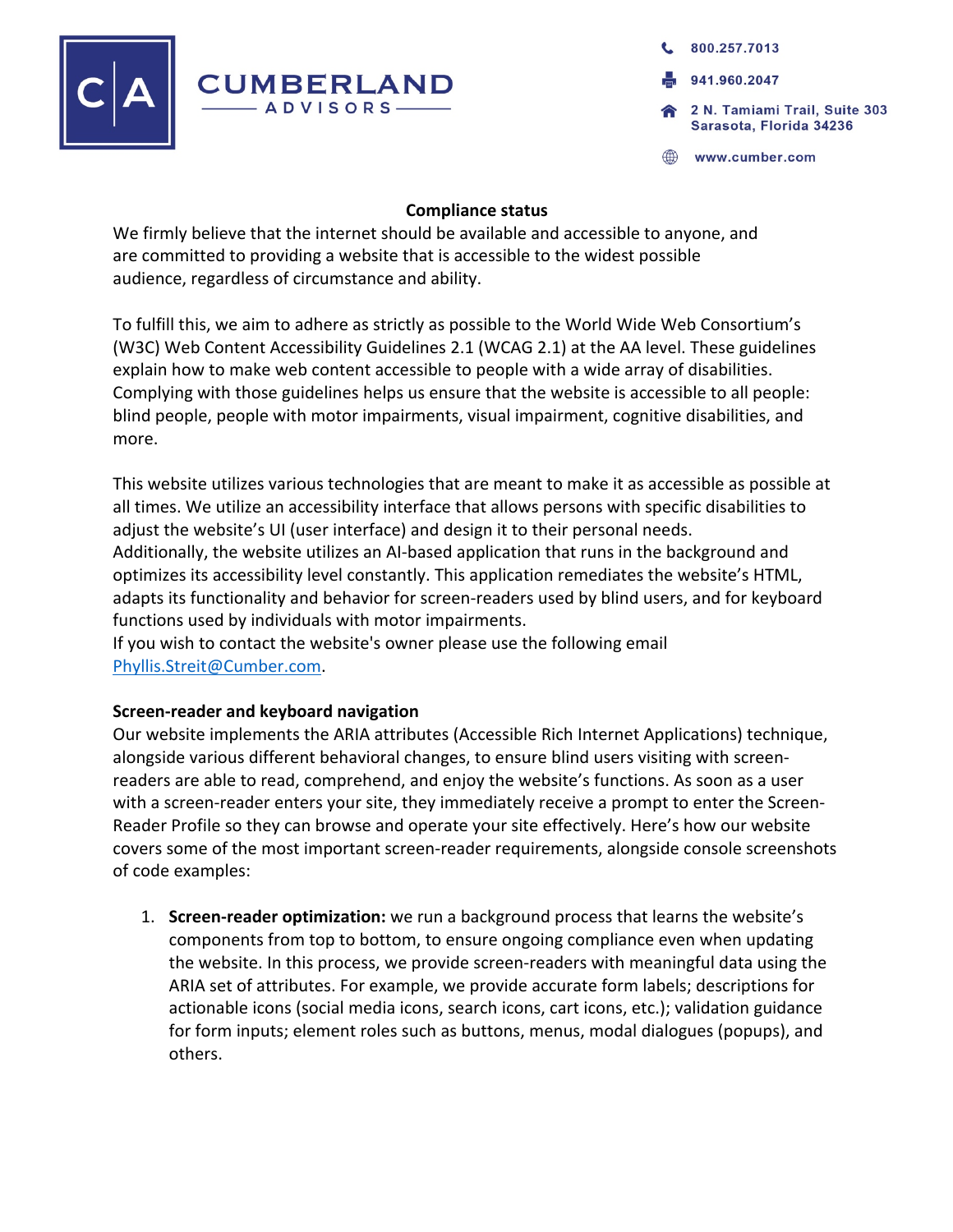Additionally, the background process scans all of the website's images and provides an accurate and meaningful image-object-recognition-based description as an ALT (alternate text) tag for images that are not described. It will also extract texts that are embedded within the image, using an OCR (optical character recognition) technology. To turn on screen-reader adjustments at any time, users need only to press the Alt+1 keyboard combination. Screen-reader users also get automatic announcements to turn the Screen-reader mode on as soon as they enter the website.

These adjustments are compatible with all popular screen readers, including JAWS and NVDA.

2. **Keyboard navigation optimization:** The background process also adjusts the website's HTML, and adds various behaviors using JavaScript code to make the website operable by the keyboard. This includes the ability to navigate the website using the Tab and Shift+Tab keys, operate dropdowns with the arrow keys, close them with Esc, trigger buttons and links using the Enter key, navigate between radio and checkbox elements using the arrow keys, and fill them in with the Spacebar or Enter key.

Additionally, keyboard users will find quick-navigation and content-skip menus, available at any time by clicking Alt+1, or as the first element of the site while navigating with the keyboard. The background process also handles triggered popups by moving the keyboard focus towards them as soon as they appear, and not allow the focus to drift outside of it.

Users can also use shortcuts such as "M" (menus), "H" (headings), "F" (forms), "B" (buttons), and "G" (graphics) to jump to specific elements.

# **DIsability profiles supported on our website**

- **Epilepsy Safe Profile:** this profile enables people with epilepsy to use the website safely by eliminating the risk of seizures that result from flashing or blinking animations and risky color combinations.
- **Vision Impaired Profile:** this profile adjusts the website so that it is accessible to the majority of visual impairments such as Degrading Eyesight, Tunnel Vision, Cataract, Glaucoma, and others.
- **Cognitive Disability Profile:** this profile provides various assistive features to help users with cognitive disabilities such as Autism, Dyslexia, CVA, and others, to focus on the essential elements more easily.
- **ADHD Friendly Profile**: this profile significantly reduces distractions and noise, to help people with ADHD and Neurodevelopmental disorders browse, read, and focus on the essential elements more easily.
- **Blind Users Profile (Screen-readers):** this profile adjusts the website to be compatible with screen-readers such as JAWS, NVDA, VoiceOver, and TalkBack. A screen-reader is installed on the blind user's computer, and this site is compatible with it.